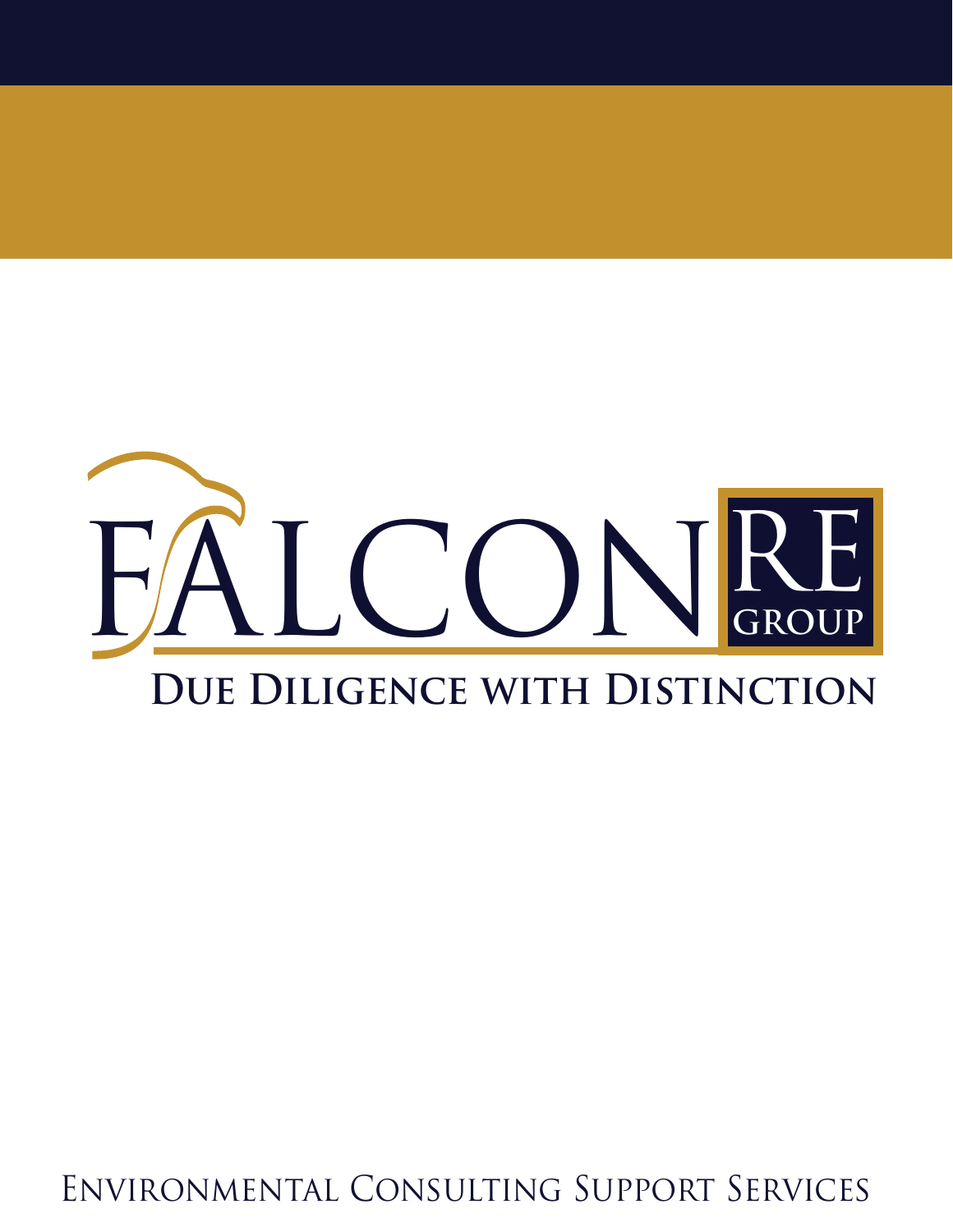

The FalconRE Group is proud to assist, support, and consult with other environmental, engineering, and related real estate service firms.

We assist you with your due diligence needs, whether you already offer due diligence services to your clients, or whether you'd like to in order to support your other service lines, but don't want the capital expense of retaining experienced practitioners.

## Collaboration

The FalconRE Group provides due diligence services to directly support commercial and industrial real estate transactions for purchasers, sellers, investors, developers, operators, lessees, and brokers by identifying potential risks, liabilities, and cost-saving opportunities.

To provide effective, tailor-made, risk assessment and due diligence services, the FalconRE Group collaborates with other firms on an as-needed basis including:

> Engineers Scientists Financial Specialists **Drillers** Laboratories **Technicians** Brokers Attorneys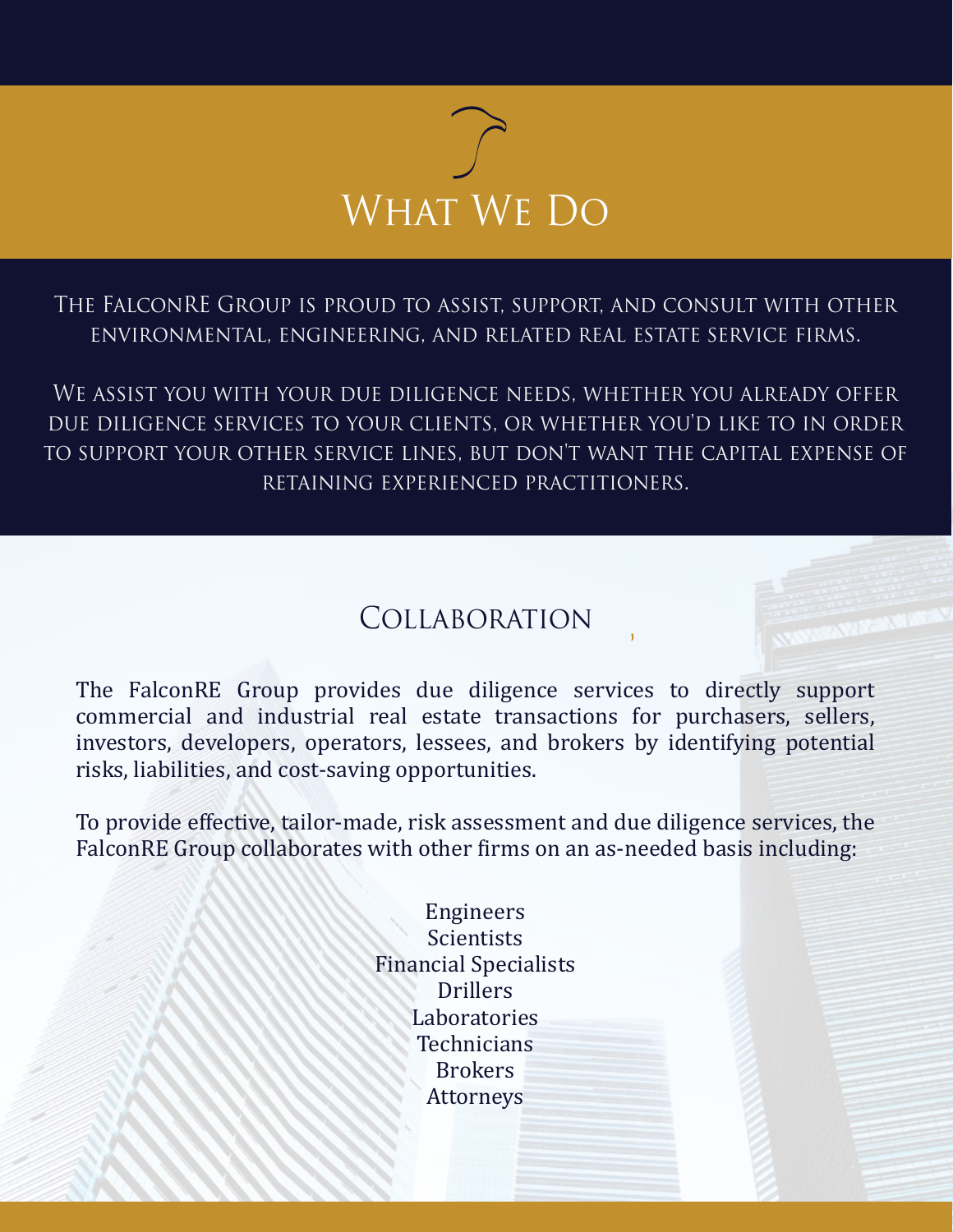## Increase Revenue ~ Reduce Cost and Risk

The FalconRE Group supports and complements your existing service line, and helps your firm realize premium due diligence opportunities and increased revenue, while reducing costs and liability, and bringing extra value to your clients.

The FalconRE Group offers you value by helping you:

**RAPIDLY DIVERSIFY YOUR PRODUCT PIPELINE:** Gain or enhance your capability to capitalize on premium due diligence projects as opportunities arise, with speedy market response times.

**LOWER YOUR COSTS AND YET BE ABLE TO SERVE PRIME MARKETS:** Access specialized expertise on an as-needed basis, rather than investing in the capital costs of a full-time experienced staff dedicated to due diligence projects, and maintain billability for your existing staff.

**EMPLOYEE EDUCATION:** Enhance the flexibility, knowledge-base, and capabilities of your in-house staff through targeted training.

**REDUCE YOUR RISK:** Utilize the knowledge and experience of industry experts, rather than conducting high liability due diligence assessments with non-dedicated and less experienced staff.

**IMPROVE CUSTOMER EXPERIENCE**: Provide your clients with the value of a comprehensive environmental due diligence service line that bolsters your current offerings and strengthens customer loyalty.

**INCREASE EFFICIENCY AND REDUCE HUMAN ERROR**: Ensure your work products are prepared efficiently, effectively and are designed to reduce human error and inconsistencies, as well as reduce preparation and review time.

**Our due diligence support services include but are not limited to:**

- ◆ Business development opportunity identification and revenue maximization;
- **Report and letter reviews and preparation;**
- **Project management assistance;**
- **Client management assistance;**
- **Staff training and classes; and**
- **Due diligence document template reviews and preparation.**